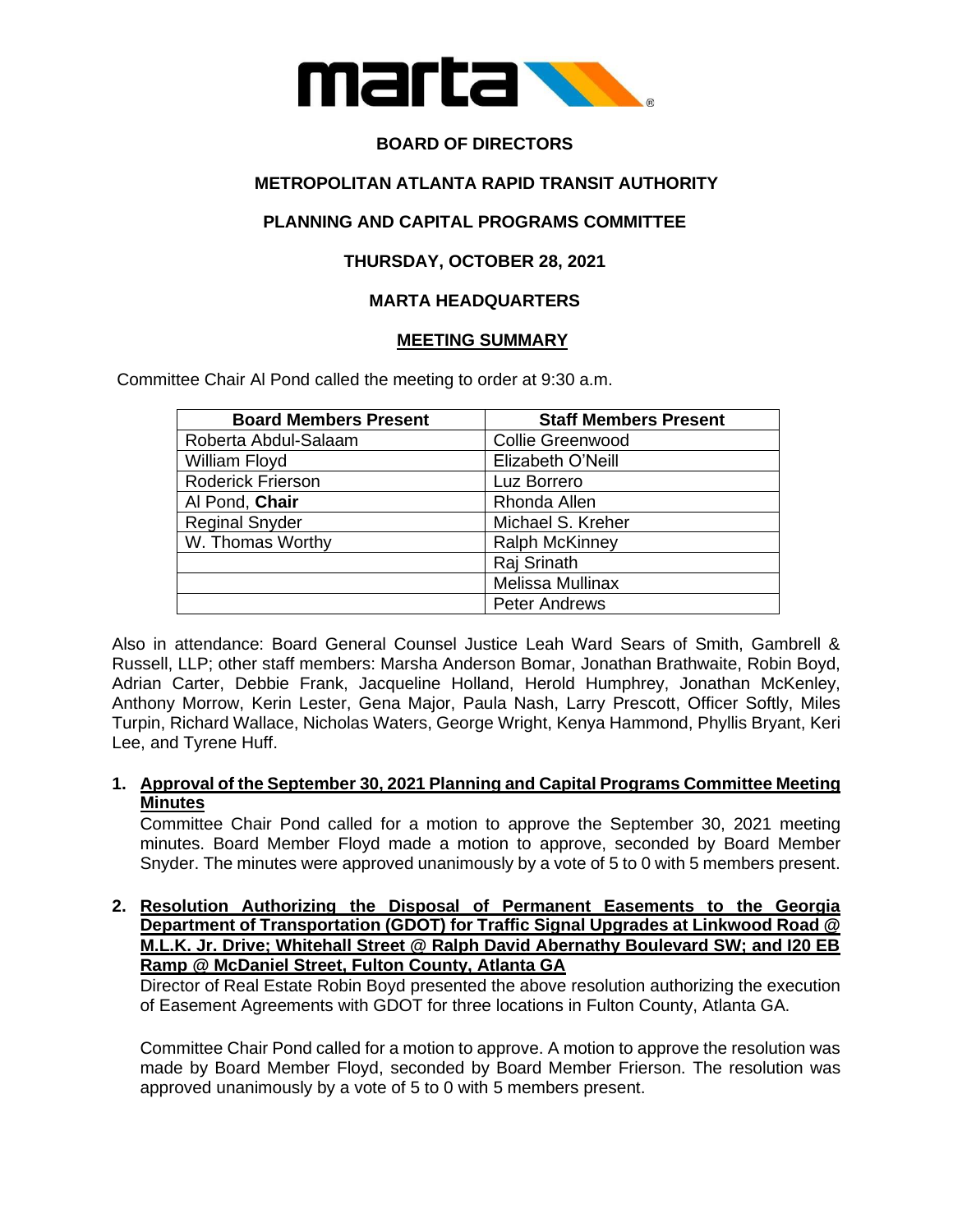#### **3. Resolution to Authorize the Disposal of a Permanent Easement to Atlanta Gas Light for the Installation of a Shut-Off Valve in Lot 5 of the Chamblee Station – Robin Boyd, Director, Real Estate**

Director, Real Estate Robin Boyd presented the above resolution authorizing the execution of a Disposal Agreement with AGL for installation of a gas shut-off valve.

Committee Chair Pond called for a motion to approve. A motion to approve the resolution was made by Board Member Frierson and seconded by Board Member Worthy. The resolution was approved unanimously by a vote of 5 to 0 with 5 members present.

#### **4. Resolution Authorizing Contract Award for the Procurement of a Letter of Agreement for the Kensington Station Master Planning Services, LOA L49711**

 Director, Transit Oriented Development Debbie Frank presented the above resolution authorizing the General Manager/CEO or his delegate to enter into a Letter of Agreement with Perkins & Will for the Procurement of the Master Planning Services at Kensington Station.

Committee Chair Pond called for a motion to approve. A motion to approve the resolution was made by Board Member Worthy and seconded by Board Member Frierson. The resolution was approved unanimously by a vote of 6 to 0 with 6 members present.

#### **5. Resolution Authorizing the Award of a Contract for Construction Management at Risk (CMAR) with Pre-Construction Services for Five Points Station Transformation Project RFP P46354**

Project Manager II Keli Davis presented the above resolution authorizing the General Manager/CEO or his delegate to enter into a Contract for the Procurement of Construction Management at Risk (CMAR) With Pre-Construction Services for Five Points Station Transformation Project, RFP P46354, with Skanska USA Building, Inc.

Committee Chair Pond called for a motion to approve. A motion to approve the resolution was made by Board Member Floyd and seconded by Board Member Worthy. The resolution was approved unanimously by a vote of 6 to 0 with 6 members present.

### **6. Briefing - Proposed December 2021 Service Modifications**

Director, Regional Planning Richard Wallace briefed the committee on the proposed December 2021 service modifications for routes 12, 95, 194 and 196.

### **7. Briefing - Public Hearing Results for the Proposed Service Modifications for December 2021**

Senior Outreach Planner Jonathan McKenley briefed the committee on the results of the three public hearings External Affairs hosted (two in-person; one virtual) on September 14, September 15, and September 16 to alert MARTA customers of the proposed impacts and to seek feedback regarding the service modifications for December 2021.

### **8. Resolution Authorizing the Approval of the Proposed Service Modifications for December 2021**

Director, Regional Planning Richard Wallace presented the above resolution authorizing the approval of service modification for December 2021.